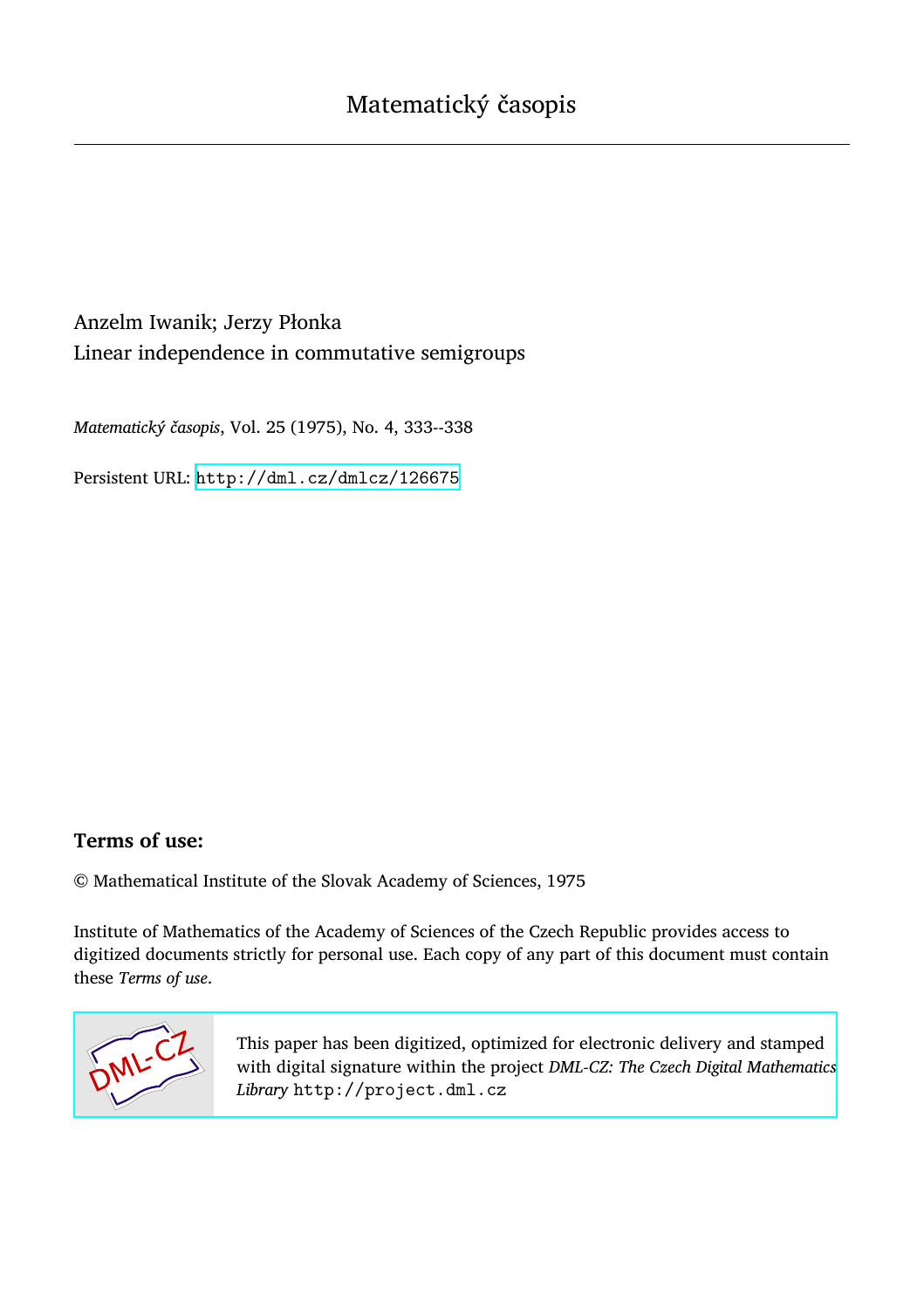## **LINEAR INDEPENDENCE IN COMMUTATIVE SEMIGROUPS**

## A*.* IWANIK-*J.* PLONKA

The following definition of linear independence in abelian groups is known: The elements  $a_1, \ldots, a_n$   $(a_i \neq 1$  for  $i = 1, \ldots, n)$  are linearly independent if for any integers  $k_1, \ldots, k_n$  the implication

$$
a_1^{k_1} \dots a_n^{k_n} = 1 \;\; \Rightarrow \;\; a_1^{k_1} = \dots = a_n^{k_n} = 1
$$

holds  $[2]$ . In this paper we define a notion of linear independence in commutative semigroups and we examine some properties of linearly independent sets. In general we use the notation of Clifford and Preston [1].

 $§ 1$ 

Let *S* be a commutative semigroup with identity 1. We shall write  $a^0 = 1$ for each  $a \in S$ . We say that the set  $A \subseteq S$  is linearly independent if for any different elements  $a_1, \ldots, a_n$  of A and arbitrary  $k_i, m_i \geq 0$  the implication

$$
a_1^{k_1} \dots a_n^{k_n} = a_1^{m_1} \dots a_n^{m_n} \Rightarrow a_i^{k_i} = a_i^{m_i}
$$

holds for every  $i = 1, \ldots, n$ . If S has no identity, then we say that a subset of *S* is linearly independent in *S* if it is linearly independent in *S<sup>1</sup> .* 

The linear independence in a semigroup *S* with identity 1 coincides with the *O*-independence (see e.g. [3]) in the monoid *(S, ',* 1).

The following properties of independent sets are simple consequences of the definition

(i) every one-element set is linearly independent,

- (ii) every subset of a linearly independent set is linearly independent,
- (iii) if *A* is linearly independent, then also is  $A \cup \{1\}$ ,
- (iv) if a two-element set  $\{a, b\}$  is linearly independent, then  $\langle a, 1 \rangle \cap \langle b, 1 \rangle =$  $= \{1\},\$
- (v) if *S* is a subsemigroup of a commutative semigroup *T* with identity 1, then a subset  $A$  of  $S$  is linearly independent in  $T$  iff it is linearly independent in  $S \cup \{1\}$ .

Observe that if *S* is an abelian group, then a set *A* with  $1 \notin A \subseteq S$  is linearly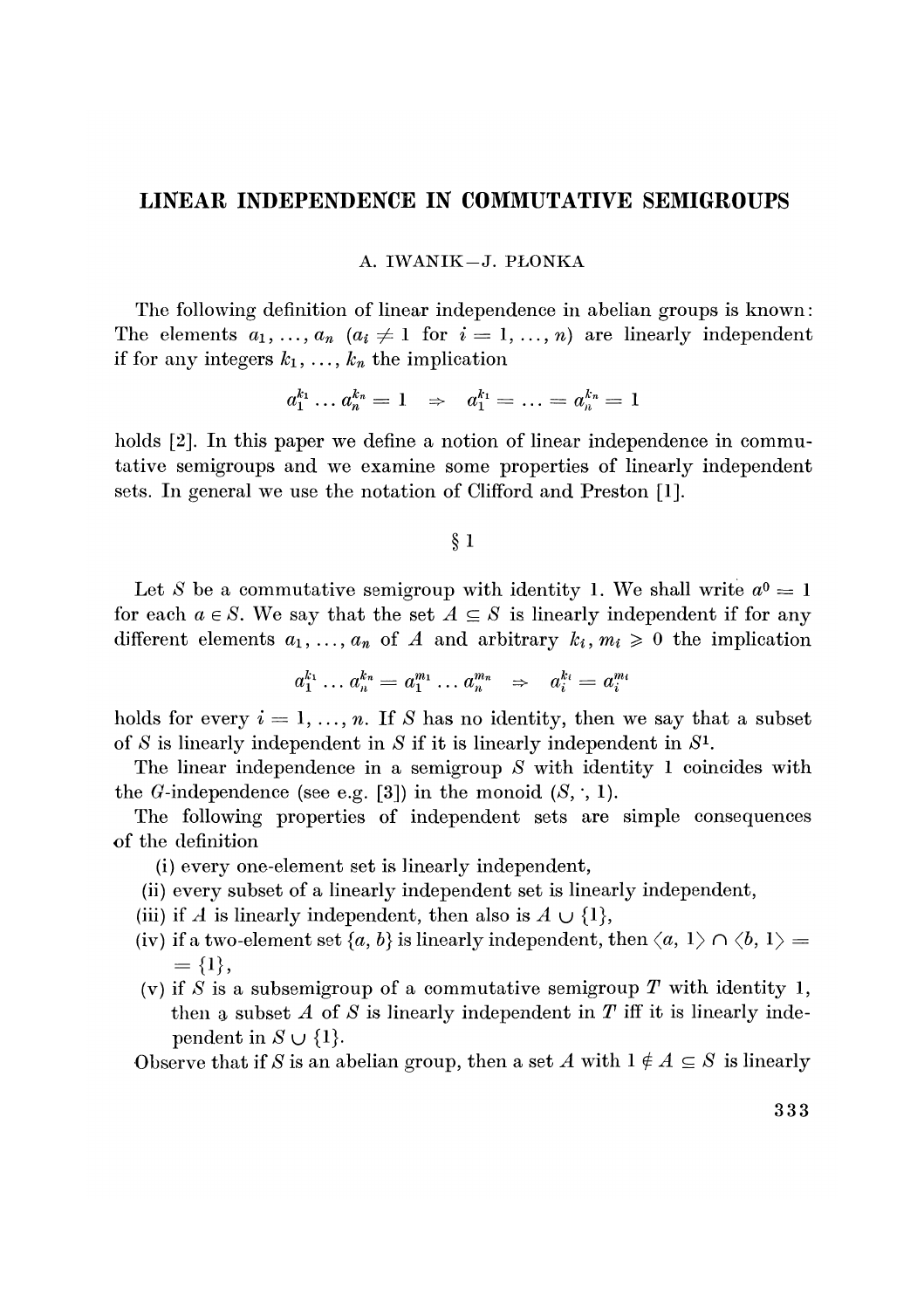independent in  $S$  iff it is linearly independent in  $S$  in a group sensor. Thus, by (v) we obtain

(vi) if  $\varphi$  :  $S \to G$  is an isomorphism of a semigroup S into an abelian group G, then a set  $A \subseteq S$ ,  $1 \notin A$ , is linearly independent in *S* iff  $\varphi(A)$  is linearly independent in  $G$  in a group sense.

In particular, in the multiplicative semigroup of natural numbers, two numbers  $a, b > 1$  are linearly independent iff  $\log a / \log b$  is not a rational number*.* 

We can see that a subset *A* of a commutative semigroup is linearly independent if each element of the semigroup  $\langle A \rangle$  has a unique factorization as a product of elements from the semigroups  $\langle a \rangle$ ,  $a \in A$ . We shall formulate this assertion more precisely.

Let  $\{S_i: i \in I\}$  be a family of commutative semigroups with identity elements  $e_i \in S_i$ . Let  $\sum^* S_i$  be a subdirect product of the  $S_i$  consisting of all the elements  $(s_i)$  of  $\prod S_i$  with at most a finite number of components  $s_i \neq e_i$ . The mapping  $\varphi_i(s) = (s_i)$ , where  $s_i = e_i$  for  $i \neq j$  and  $s_i = s$ , is a natural embedding of  $S_i$ into  $\sum^* S_i$ . The semigroup  $\sum^* S_i$  is generated by its subsemigroups  $\varphi_i(S_i)$ ,  $j \in I$ . It is easy to see that the semigroup  $\sum^* S_i$  is isomorphic to the direct sum of the  $S_i$ , amalgamating the identity semigroup  $\{1\}$  (cf. [1] vol. 2, pp. 157, 161). If  $S_i$  are abelian groups, then  $\sum^* S_i$  is their direct sum.

Observe that for each subset  $A$  of a commutative semigroup with identity there exists a natural homomorphism  $\varphi$  of  $\sum^* \langle a, 1 \rangle$  onto  $\langle A, 1 \rangle$  determined by *aeA*   $\varphi((s_a)) = s_{a_1} \ldots s_{a_n}$ , where  $s_a = 1$  for  $a \notin \{a_1, \ldots, a_n\}$ . Now the following lemma is evident:

Lemma 1. *Let S be a commutative semigroup with identity. A subset A of S*  is linearly independent iff the natural homomorphism of  $\sum^* \langle a, 1 \rangle$  onto  $\langle A, 1 \rangle$ *aeA* 

*is an isomorphism.* 

E.g. in the multiplicative semigroup of natural numbers *N* the set of primes *P*  is linearly independent and  $N = \langle P, 1 \rangle \cong \sum_{i=1}^{n} \langle p, 1 \rangle$ .

**§2** 

*aeA* 

A linearly independent sst of generators of a commutative semigroup *S*  (if it exists) will be called a basis of *S.* A basis 5 of *S* is an essentially minimal set of generators in the sense that if  $b \in B$  and  $b \neq 1$ , then  $\langle B \setminus \{b\} \rangle \neq S$ .  $\text{Indeed, if } \langle B \setminus \{b\} \rangle = S, \text{ then } b = b_1^{k_1} \dots b_n^{k_n} \text{ for some } b_i \in B, b_i \neq b, k_i \geq 1,$ whence  $b_1^0 \dots b_n^0 b = b_1^{k_1} \dots b_1^{k_n} b_0^{0}$  and  $b=1$ . Analogously, *B* is an essentially maximal linearly independent set in the sense that if  $a \notin B$  and  $a \neq 1$ , then the set  $B \cup \{a\}$  is no more linearly independent.

Example. Let S be a Gaussian semigroup (see e.g. [4], p. 115) and let us write  $a \sim b$  if a and b are associates, i.e. a|b and b|a .  $\sim$  is a congruence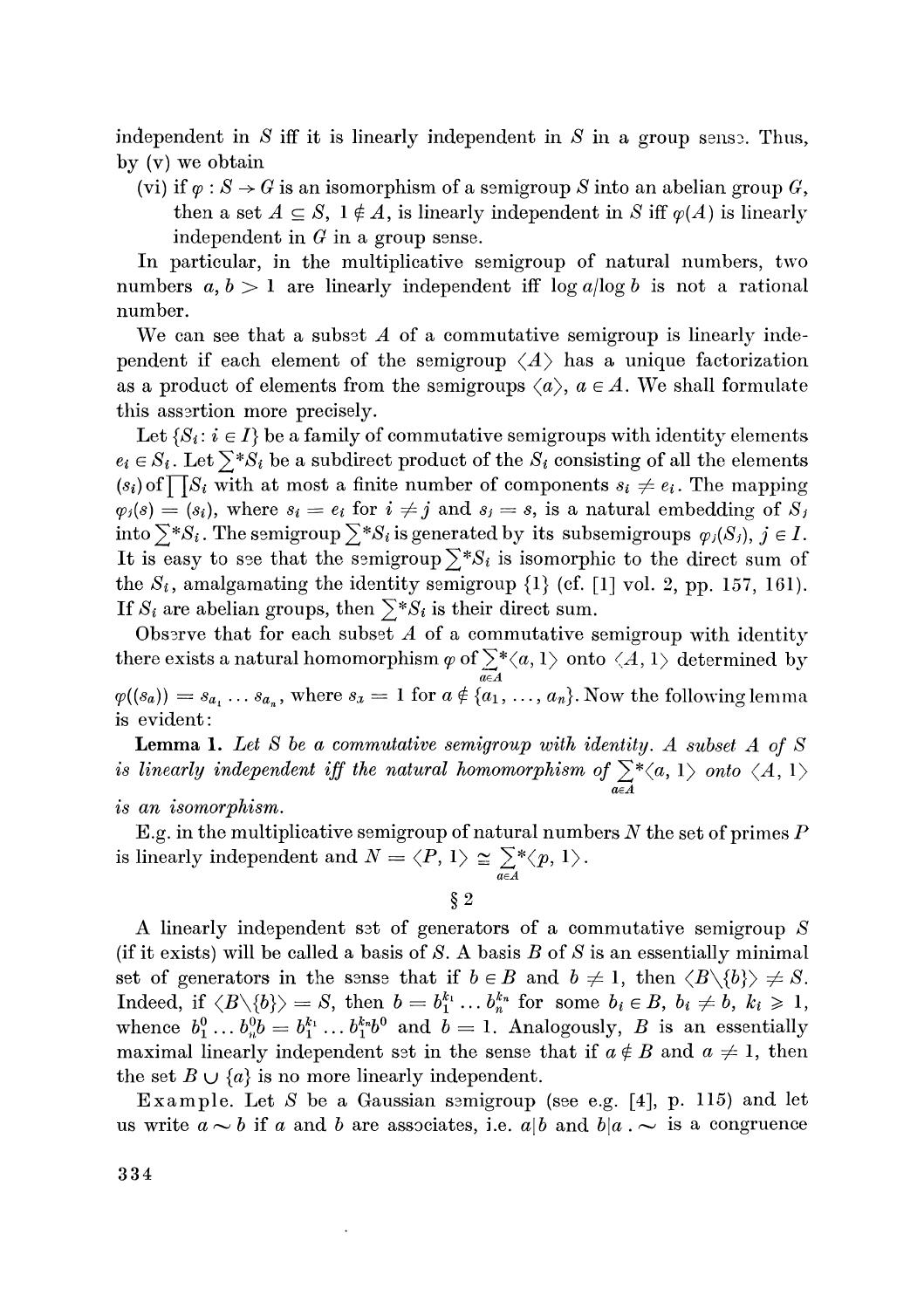and  $S/\sim$  is a Gaussian semigroup in which every non-indentity element has a unique factorization into irreducible elements*.* Hence, the irreducible elements together with the identity element form a basis of  $S/\sim$ .

It is worth to underline that (in the group case) the notion of basis used in the group theory (see e*.*g*.* [2]) substantially differs from the notion of basis in our semigroup sense, although the notions of linear independence are in both senses essentially the same. The difference is caused by the different generating in the two sensss*.* E*.*g*.* the infinite cyclic group has not any basis in our semigroup senss*.* Moreover, it cannot be embedded in any semigroup with a basis*.*  Indeed, suppose that an infinite cyclic group generated by  $a$  is a subgroup of a semigroup with a basis B. Then  $a = b_1^{k_1} \dots b_n^{k_n}$  and  $a^{-1} = c_1^{m_1} \dots c_r^{m_r}$ for some  $b_i$ ,  $c_j \in B$  and  $k_i$ ,  $m_j \ge 1$ . The equality  $aa^{-1} = (aa^{-1})^2$  implies that all  $b_1, \ldots, b_n$  have finite periods, which is a contradiction. From this fact and from Lemma 1 we obtain:

(vii) an abelian group has a basis (in our semigroup sense) iff it is a direct sum of finite cyclic groups*.* 

In particular, by the Frobenius and Stickelberger theorem every finite abelian group has a basis in our semigroup sense.

The following two theorems describe some semigroup theoretical properties of a semigroup with a basis*.* 

It is known that every commutative semigroup *S* can be decomposed into a semilattice of its Archimedean components*.* This decomposition is unique and the semilattice forms a maximal semilattice homomorphic image of *S* [1]*.*  We shall describe this decomposition in the case when *S* has a basis*.* 

Let *B* be a basis of a commutative semigroup *S*. Denote by  $B_0$  the set of all  $b \in B$  with  $b^n = 1$  for some  $n \ge 1$ . From Lemma 1 it follows that  $\langle B_0 \rangle$ is a direct sum of finite cyclic groups. Let *si* denote the family of all finite subsets of  $B \setminus B_0$ . Let us define for arbitrary  $A = \{b_1, \ldots, b_n\} \in \mathcal{A}$  a semigroup  $S_A$  consisting of all elements of the form  $b_0b_1^{k_1} \ldots b_n^{k_n}$ , where  $b_0 \in \langle B_0 \rangle$ and  $k_i \geq 1$  for  $i = 1, ..., n$  (take  $S_A = \langle B_0 \rangle$  if  $A = \emptyset$  and do not write  $b_0$ if  $B_0 = \emptyset$ ). Observe that the semigroups  $S_A$ ,  $A \in \mathcal{A}$  are mutually disjoint.  $\text{Indeed, if } b_0 b_1^{k_1} \dots b_n^{k_n} = c_0 c_1^{m_1} \dots c_r^{m_r} \text{ and, say, } b_1 \notin \{c_1, \dots, c_r\}, \text{ then } b_0 b_1^{k_1} \dots$  $\ldots$   $b_n^{k_n} = c_0 b_1^0 c_1^{m_1} \ldots c_r^{m_r} \Rightarrow b_1^{k_1} = 1$  which is a contradiction. It is easy to see that  $S_A S_C \subseteq S_{A \cup C}$  and that  $S = \cup S_A$ . Observe now that  $S_A$  are Archimedean semigroups. In fact, let  $b = b_0 b_1^{k_1} \dots b_n^{k_n}$  and  $c = c_0 b_1^{m_1} \dots b_n^{m_n}$  with  $b_0, c_0 \in \langle B_0 \rangle$ and  $k_i$ ,  $m_i \geq 1$ . If  $b_0^{-1}$  and  $c_0^{-1}$  are inverses of  $b_0$  and  $c_0$  in  $B_0$ , then  $bb_0^{-1}|c^r$ for r sufficiently large. Hence  $b|c^r$  and analogously  $c|b^q$  for q sufficiently large. Thus, we have the following theorem which is a generalization of a known fact for the multiplicative semigroup of natural numbers:

**Theorem 1.** Let S be a commutative semigroup with a basis B, let  $B_0 =$  $= \{b \in B: b^n = 1 \text{ for some } n \geq 1 \}$  and let  $\mathcal A$  be the family of all finite subsets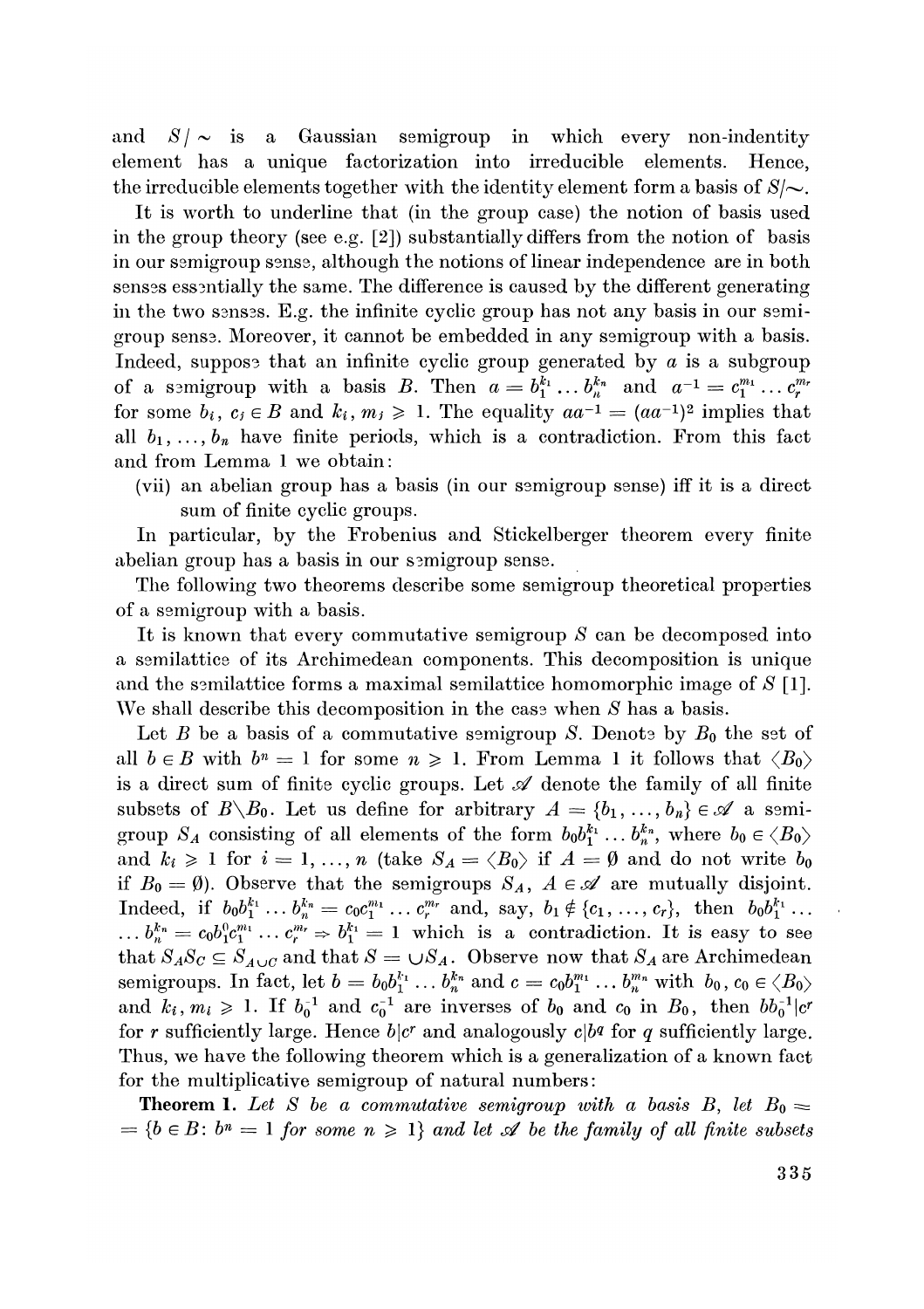*of B*  $\setminus$  *B*<sub>0</sub>. Then the family  $\{S_A : A \in \mathcal{A}\}$  forms the decomposition of S into the *semilattice*  $(\mathcal{A}, \cup)$  of its Archimedean components.

From the theorem and from the uniqueness of the decomposition it follows that an Archimedean semigroup has a basis iff it is a cyclic semigroup or a direct sum of finite cyclic groups  $(B_0 = \emptyset \text{ and } |B \setminus B_0| = 1 \text{ or } B_0 = B)$ .

The next theorem characterizes these commutative semigroups with a basis which have a kernel, i.e. a minimal ideal.

T**heorem 2.** *Let S be a commutative semigroup with a basis B. S has a kernel iff S is periodic and has finitely many idempotents.* 

Proof. Necessity. Let K be a kernel and suppose that  $b \in B$  has an infinite period. For some  $c \in K$  we have  $cb \in K$ . Ket  $cb = b^n b_1^{m_1} \dots b_n^{m_n}$  with  $b_i \neq b$ ,  $b_i \in B$  for  $i = 1, ..., n$ . Now taking only these elements  $d \in K$  for which  $db = b^m a_1^{k_1} \dots a_r^{k_r}$  with  $m > n, a_i \neq b$  and  $a_i \in B$ , we would obtain a proper subideal of *K.* Hence, *S* is periodic. Suppose that *S* has infinitely many idempotents. Then the set  $B \setminus B_0$  is infinite. Let k be the least natural number for which there is an element  $c \in K$  with k elements from  $B \setminus B_0$  in its representation. Taking only these elements of K for which at least  $k + 1$  elements from  $B \setminus B_0$ are needed, we would obtain a proper subideal of *K.* 

Sufficiency. We can assume that  $1 \in S$ . The set  $B \setminus B_0$  is finite, say,  $B \setminus B_0 =$  $= \{b_1, \ldots, b_n\}.$  Denote by  $G_i$  the maximal subgroup of  $\langle b_i \rangle$ . Let  $\overline{K}$  be the set of these elements from  $\sum_{a \in B}^* \langle a, 1 \rangle$  which have their  $b_i$ -th components in  $G_i$ ,  $i = 1, \ldots, n$ . Observe that  $\overline{K}$  is a kernel. In fact it is an ideal and a subgroup of  $\sum_{n=1}^{n} \langle a, 1 \rangle$ . By Lemma 1 the last semigroup is isomorphic to *S*, which ends  $\text{the } \text{proof}.$ 

§ 3

Let  $\mathcal{R}$  be an equational class of commutative semigroups. For each cardinal number  $\pi \geq 1$  we denote by  $F(\pi, \mathfrak{H})$  the free semigroup of  $\mathfrak{K}$  generated by n free generators.

**Theorem 3.** Let  $\mathcal{R}$  be a non-trivial equational class of commutative semigroups. *The set of free generators of*  $F(\mathfrak{n}, \mathfrak{R})$  is a basis of  $F(\mathfrak{n}, \mathfrak{R})$  for each  $\mathfrak{n} \geq 1$  iff  $\mathfrak{R}$ *is determined by an equality*  $x^k = x^m$  *for some k, m*  $\geq 1$ .

Proof. Necessity. If an equality  $x_1^{k_1} \ldots x_n^{k_n} = x_1^{m_1} \ldots x_r^{m_r}$  with  $k_i$ ,  $m_i \geq 0$ holds in  $\Re$ , then we can assume  $n = r$  and we have  $a_i^{k_i} = a_i^{m_i}$ , where  $a_i$  are free generators of  $F(\mathfrak{n}, \mathfrak{K})$ ,  $n \leq \mathfrak{n}$ ,  $i = 1, ..., n$ . Hence the equalities  $x^{k_i} = x^{m_i}$  $i = 1, \ldots, n$  hold in *Si*. It is easy to see that any collection of equalities of the last form is equivalent tc a single equality  $x^k = x^m$  for some  $k, m \ge 1$ .

Sufficiency. If  $\Re$  is determined by an equality  $x^k = x^m$  for some  $k, m \ge 1$ , then it is easy to see that  $F^1(\mathfrak{n}, \mathfrak{R}) \cong \sum_{i \in I}^* \langle a_i, 1 \rangle$ , where  $\{a_i : i \in I\}$  is the set of free generators. Now by Lemma 1 the proof is complete.

of free generators*.* Now by Lemma 1 the proof is comp*l*ete*.*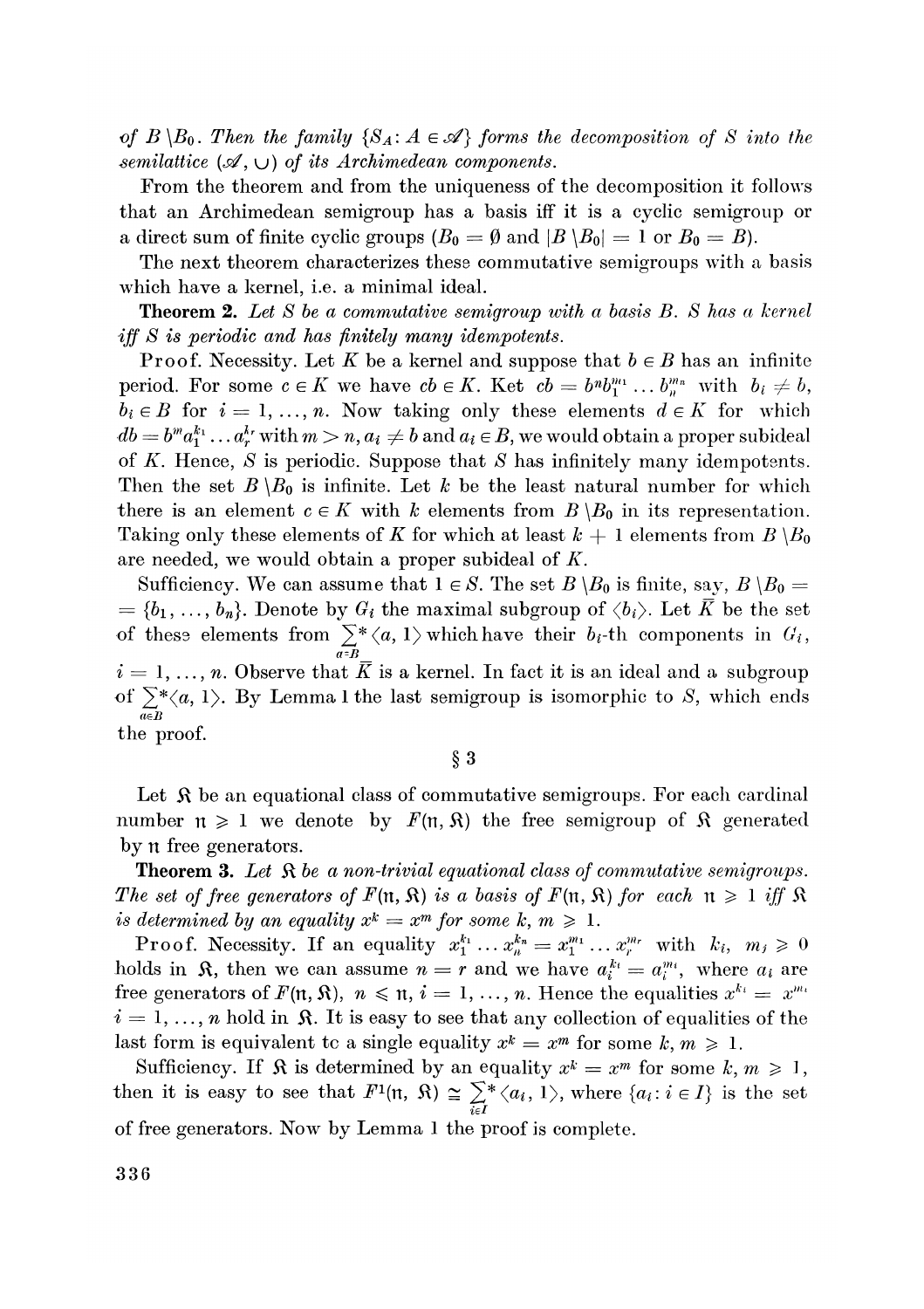In particular, the class of semilattices satisfies the assumptions of Theorem 3  $(k = 2, m = 1)$ . It is easy to verify that a semilattice has a basis iff it is a free semilattice or a free semilattice with identity.

Let *S* be a commutative semigroup with a basis *B*. Each  $a \in S$  can be represented in a form  $a = b_1^{m_1} \dots b_r^{m_r}$  with  $b_i \in B$ ,  $m_i \ge 1$ ,  $i = 1, \dots, r$ . *If*  $a_1, \ldots, a_n \in S$ , then we can write  $a_i = b_1^{m_i} \ldots b_r^{m_i}$  with  $b_i \in B$  and  $m_{ij} \geq 0$ , where r and  $m_{ij}$  are minimal such integers. Each  $a_i$  is now determined by a finite sequence  $(m_{i1}, \ldots, m_{ir})$  of non-negative integers and the set  $\{a_1, \ldots, a_n\}$ is determined by a matrix  $(m_{ij})$  with  $i = 1, \ldots, n$  and  $j = 1, \ldots, r$ . We may identify the element  $a_i$  with the *i*-th row of the matrix.

**Theorem 4.** Let S be a semigroup with a basis B and let  $A = \{a_1, \ldots, a_n\}$ *be a finite subset of S determined by a matrix*  $(m_{ij})$  *with*  $i = 1, ..., n$  *and j =*  $= 1, ..., r$ .

(a) If S is periodic and  $1 \notin \langle A \rangle$ , then the set A is linearly independent iff *a submatrix*  $(m'_{ij}), i, j = 1, ..., n$ , with  $m'_{ij} = 0$  iff  $i \neq j$  can be obtained by a per*mutation of rows and columns of the matrix.* 

(b) If each element of S has an infinite period, then the set A is linearly in*dependent iff the matrix has rank n.* 

Proof. (a) We shall prove first that if  $a_1, \ldots, a_n$  are linearly independent, then

(\*) there are no disjoint non-empty sets *A, C* of rows of the matrix such that the sets  $A^* = \{j : m_{ij} \neq 0 \text{ for some } a_i \in A\}$ ,  $C^* = \{j : m_{ij} \neq 0 \text{ for some } j \in A\}$  $a_i \in C$ } were comparable by inclusion.

In fact, suppose that  $A^* \subseteq C^*$  and  $A = \{a_1, ..., a_k\}$ ,  $C = \{a_{k+1}, ..., a_n\}$ . If  $e_j$  denotes the idempotent of  $\langle b_j \rangle$  then  $(a_1 \ldots a_k)^p = \prod_{j \in A^*} e_j$ ,  $(a_{k+1} \ldots a_n)^q =$  $=\prod_{j \in C^*} e_j$  for some  $p, q > 0$ . Therefore,  $(a_1 \ldots a_k)^p (a_{k+1} \ldots a_n)^q = (a_{k+1} \ldots a_n)^q$ and  $a_1^p = \ldots = a_k^p = 1$ , which is a contradiction. It can be easily proved by induction that (\*) implies the existence of a required *submatrix (m^).* This, in turn, implies linear independence of the set *A.* 

(b) Observe that by Lemma 1 there exists an isomorphism  $\varphi$  of the semigroup  $\langle b_1, \ldots, b_r \rangle$  into the additive group R of real numbers (e.g.  $\varphi$  may be determined by the mapping  $b_i \rightarrow \log p_i$ , where  $p_i$  are different primes,  $i = 1, ..., r$ ). The elements  $a_1, ..., a_n$  are linearly independent iff the elements  $\varphi(a_1), \ldots, \varphi(a_n)$  are linearly independent as the vectors of the linear space R over the field of rational numbers. Using the well-known results about linear spaces we get the proof.

In particular, Theorem 4 characterizes linearly independent sets in semigroups  $F(\mathfrak{n}, \mathfrak{K})$ , where  $\mathfrak{n} \geq 2$  and  $\mathfrak{K}$  is determined by an equality  $x^k = x^m$ .